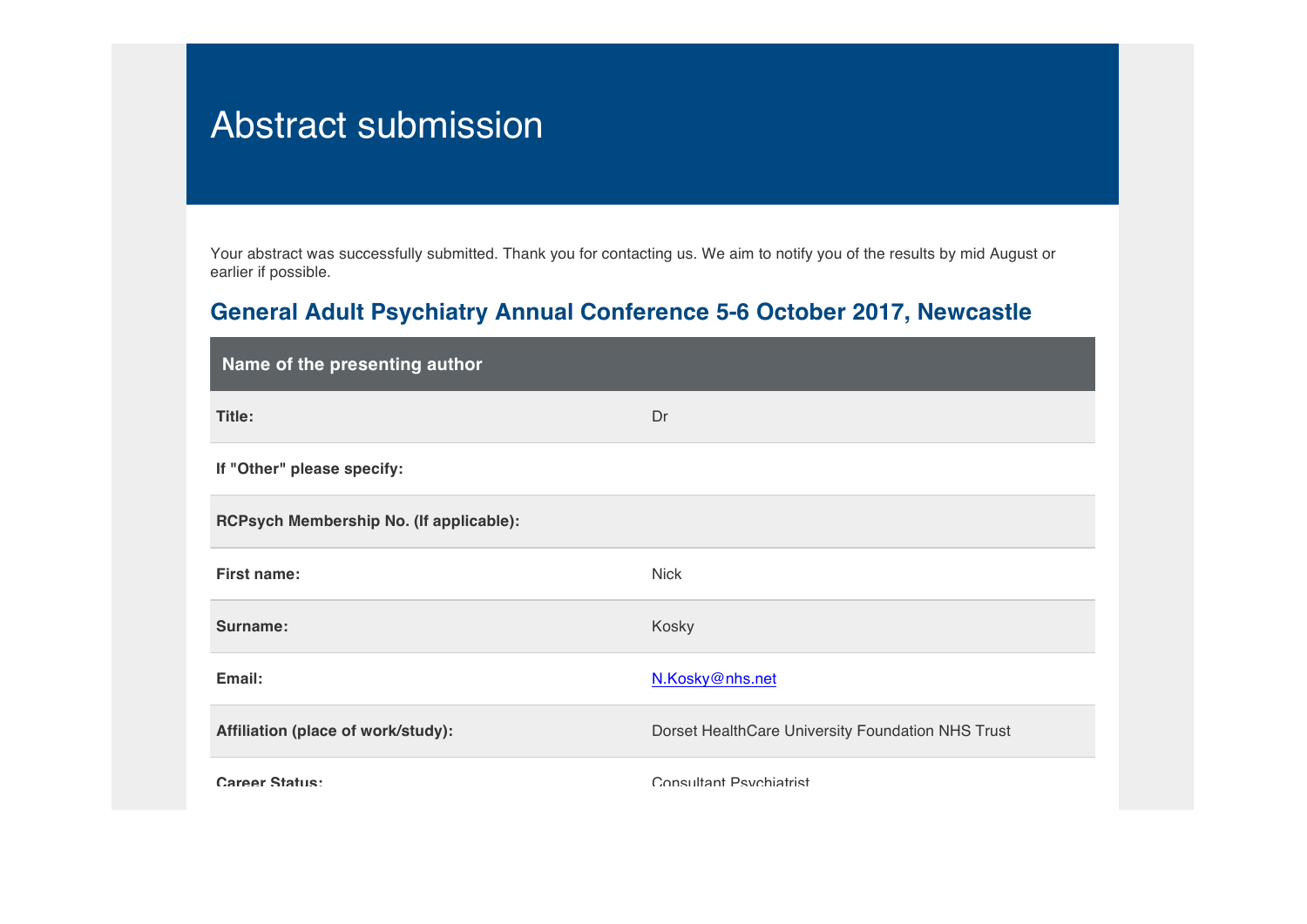## **If "Other" please specify:**

| <b>Abstract</b>                                                               |                                                                                                                                                      |
|-------------------------------------------------------------------------------|------------------------------------------------------------------------------------------------------------------------------------------------------|
| Category:                                                                     | Service evaluation/audit                                                                                                                             |
| Is this a student submission?:                                                | <b>No</b>                                                                                                                                            |
| If yes please select one of the following::                                   |                                                                                                                                                      |
| Is this a FY poster submission?:                                              | <b>No</b>                                                                                                                                            |
| Is this a psychiatric trainee submission?:                                    | <b>No</b>                                                                                                                                            |
| If yes please select one of the following::                                   |                                                                                                                                                      |
| <b>Please select:</b>                                                         | Poster & oral                                                                                                                                        |
| <b>Abstract Title:</b>                                                        | TheHorseCourse ReStart programme - examination of an initial<br>data set                                                                             |
| List all co-authors with affiliations / workplace here<br>including yourself: | Professor Anne Hemingway, Institute of Health and Community<br>Studies, Bournemouth University                                                       |
| Type your abstract here:                                                      | Aims and hypothesis<br>Large numbers of people with non-psychotic mental health<br>problems have little benefit from usual interventions. We present |